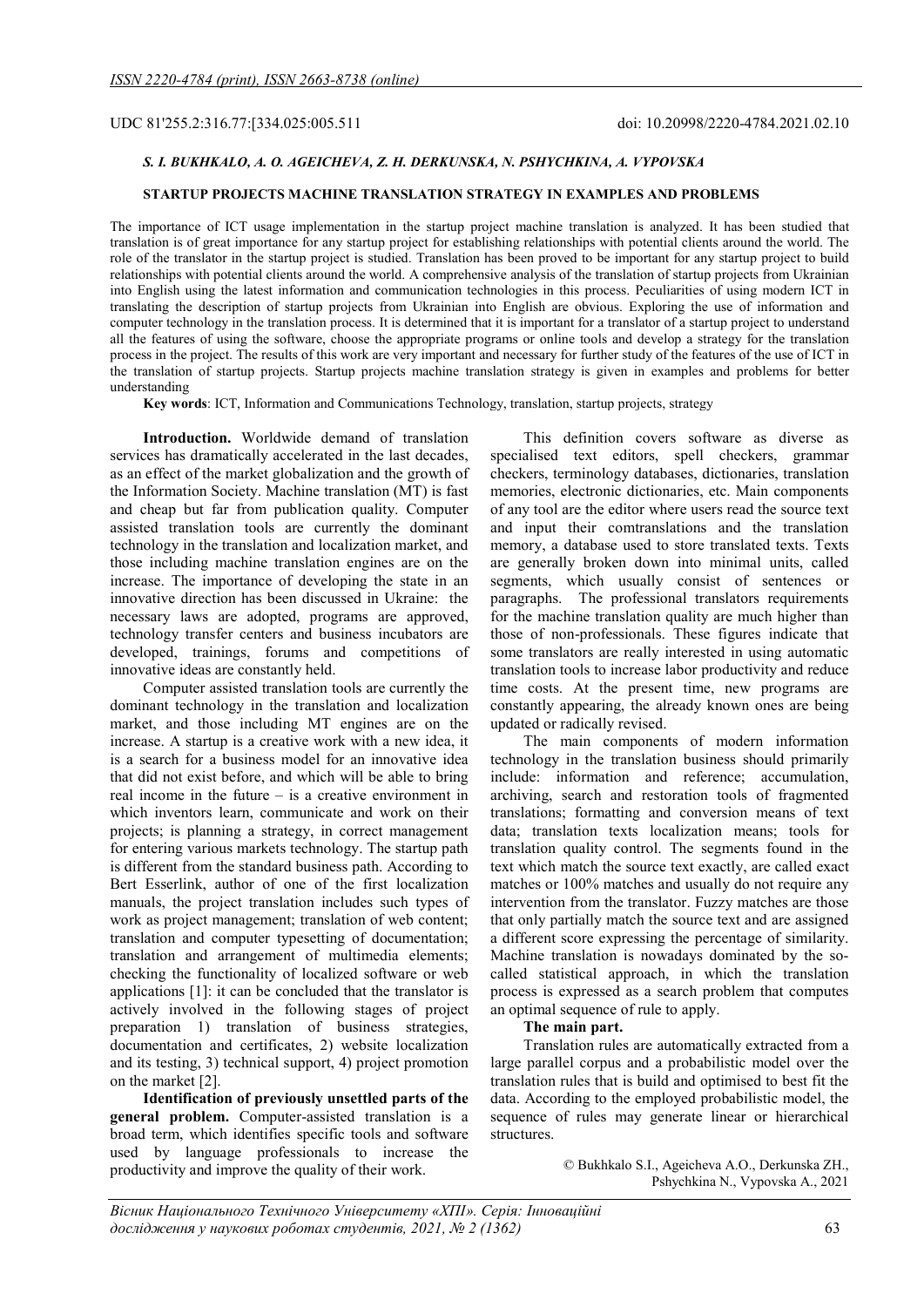Progress in MT research has quickly found a way to the marketplace. Most prominently, perhaps, is the largescale effort by Google to make translation for many language pairs available online, which uses standard statistical MT methods paired with massive computer clusters. Google's MT targets the problem of Web page translation, while commercial offerings of companies such as Language Weaver in the United States and Systran in Europe offer specialized statistical and hybrid systems to individual clients. Note that the academic research community is at the forefront of extending the state of the art in the field.

1) To make the analysis of implementation ICT usage translation in Startup projects: «As estimated by the World Bank report (Hoornweg and Bhada-Tata, 2012) about 1.3 x 109 t of Municipal Solid Waste (MSW) was generated worldwide in 2012, with a projection to increase to 2.2 x 109 t in 2025. Generally, over 10 % of this amount is polymer plastics. Current waste-to-energy technologies are well suitable for sustainable waste management and mitigation of environmental effects (Fodor and Klemeš, 2012) by increasing energy efficiency in the area (Touš et al., 2014). However, incineration of plastic solid waste (PSW) is a major source of air pollution by toxic gases like Dioxins, Furans, Mercury, Polychlorinated Biphenyls, Halogens, and other hazardous substances that are posing a threat to the environment and human health (Verma et al., 2016). Besides, the initial production of new plastics requires 4 % of the world's crude oil production that is equivalent to 1.3 109 barrels a year (Kreiger et al., 2014) and recycling of plastic solid waste is contributing to limiting of crude oil consumption. Sustainable recycling of PSW enables reduction of crude oil usage, while reducing environmentally hazardous carbon dioxide, other toxic emissions and landfill waste disposal. It gives opportunities to manufacture new products without consumption of new materials in this way contributing to sustainable development (Mwanza and Mbohwa, 2017). The economically and environmentally beneficial utilization of PSW requires a synergetic approach combining different methods of its treatment to obtain the optimal solution  $\mathcal{P}[B]$ 

2) To define the role of a translator for a Start up project «The results of experiments on polyethylene recycling with analysis of obtained polyethylene foams, their properties and effects of different recycling process parameters are presented. The main attention is paid to PSW with reduced to a critical minimum physicalmechanical, physical-chemical, rheological, molecular, structure and other characteristics. It concerns polymer waste that lost some of its quality for various reasons of exploitation or being a mixture of different grades and compositions of polymers and other materials. The research is aimed at studying such issues as the development of modern high-performance models of synergistic recycling-modification of polyolefin polymeric solids in order to produce innovative secondary polymers.» [B].

3) To identify main aspects of ICT startup projects translation «The study of the process of auto-oxidation of polyolefin during the operation is performed accounting for three stages: the period of induction, which accompanies the stage of nucleation of the molecular chains; acceleration period, which corresponds to the growth stages of the chains; the deceleration period corresponding to the stage of the chain breaks. The analysis of all these processes chemical mechanisms is performed. The development of all oxidative processes starts from the polymer surface and the introduction of oxygen deep into the material is determined by the rate of diffusion of oxygen into polymers. Therefore, film materials, according to this research, are most prone to photoconductive degradation. The synergy of inhibitors for the oxidation of polyolefin in our studies is associated with chain free radical fat oxidation processes (possible end products) schematically expressed by the sequence of reactions. The synergy of inhibitors for the oxidation of polyolefin in our studies is associated with chain free radical fat oxidation processes (possible end products) schematically expressed by the sequence of reactions:

$$
R \xrightarrow{O2} \text{RO}_2 \xrightarrow{RH} \text{ROOH} \xrightarrow{RH} R^*
$$

To achieve synergistic effects, information is used on the types of interactions of the components.» [3, 4]. It was established a general increase in technological properties  $(P - \text{productivity}, %)$  with the introduction of a modifier  $(C-0 - 5 \%)$ , which leads to an increase in productivity during the granulation process (Fig. 1), as well as to improving the quality of products.



Figure 1 – The productivity of the granulation process of compositions:  $1 - SPE + SB$ ;  $2 - SPE + polyethylhydrosiloxane$ 

4) To determine the ICT usage implementation in startup project translation process «This research has been supported by the EU project «Sustainable Process Integration Laboratory – SPIL», project No. CZ.02.1.01/0.0/0.0/15\_003/0000456 funded by EU «CZ Operational Programme Research, Development and Education», Priority 1: Strengthening capacity for quality research in a collaboration agreement with National Technical University «Kharkiv Polytechnic Institute» [4].

 Вісник Національного Технічного Університету «ХПІ». Серія: Інноваційні 64 дослідження у наукових роботах студентів, 2021, № 2 (1362)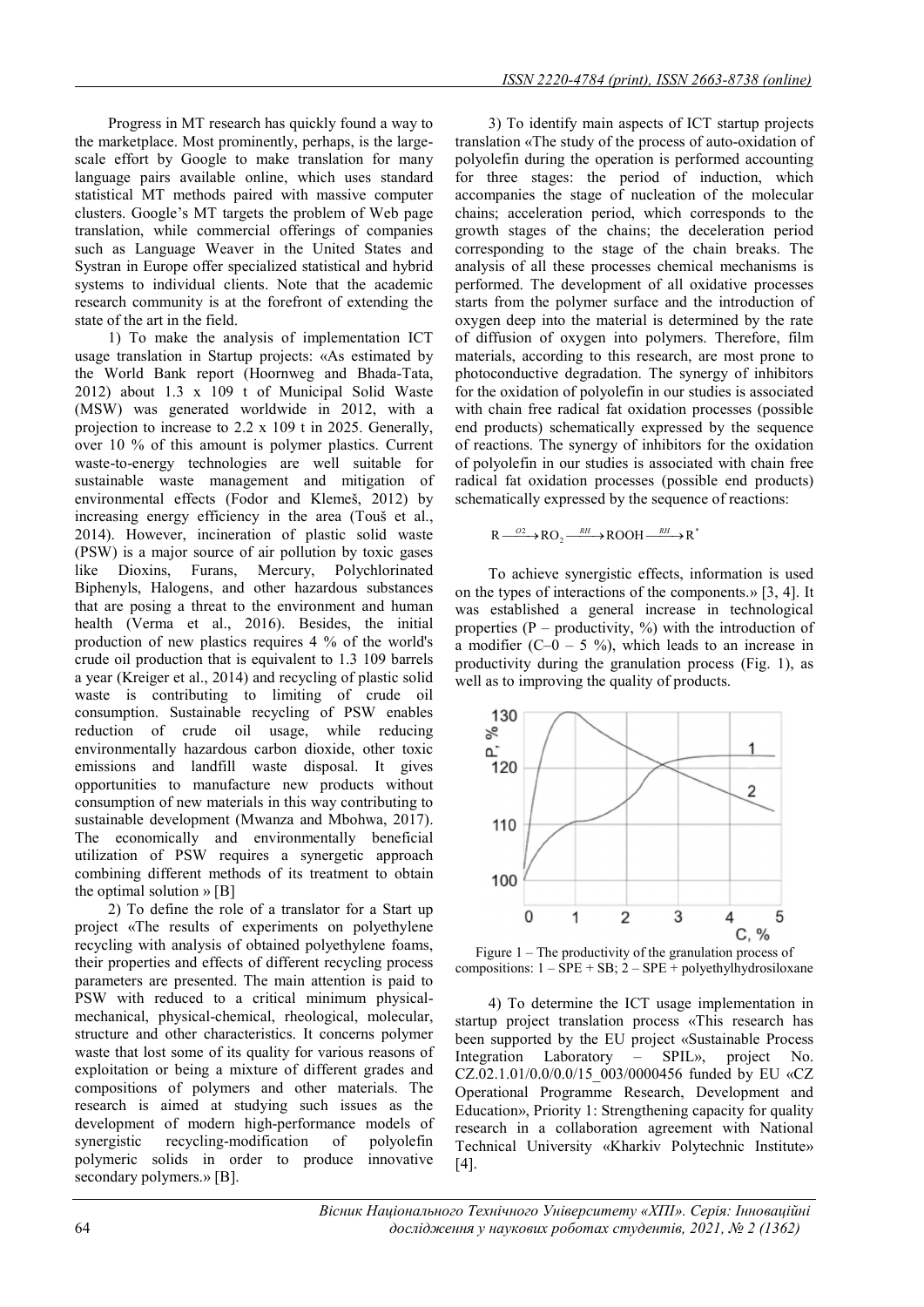Translation competence includes linguistic, communicative, text-forming, technical competence, as well as the personal characteristics of the translator. A translator in a startup project team needs not only to be well oriented and understand the thematic vocabulary, but he is also required to apply other important work

skills in practice (Figure 2). [2]

Possession of information technologies and automated translation tools is an important component of translation competence, including linguistic, communicative, extralinguistic, text-forming and other competencies.



Figure 2 – Startup projects translation strategy. Source: author's development

The use of Internet technologies greatly facilitates the work of the translator and saves time, allows to speed up the process of exchanging information, and quickly resolve emerging problems in the translated text. However, none of the existing electronic programs is capable of providing high-quality translation without the participation of a human translator, which makes it relevant to training in translation for representatives of various professional fields.

Today, computer technology helps to facilitate human life in many areas of its activities. It optimizes our work, helping to reduce both physical and intellectual costs.

There are software products and online services that belong to the field of so-called machine translation. These are all kinds of programs or websites that to some extent provide machine translation services. "Machine translation is an action performed on a computer to convert text in one language into equivalent content in another language, as well as the result of such action"[4].

At machine translation the following forms of computer and the human-translator interaction are possible:

with post-editing (the source text is translated by the machine, and the human-translator edits the received result);

with pre-editing (first, the person formatting the text for further processing by the machine. At the same time, it simplifies the text as much as possible, replacing complex words with synonyms and eliminating possible ambiguous readings);

with interrediting (the source text is translated by the machine, but at the same time the humantranslator interferes in its work and solves difficult cases);

mixed systems.

In general, the machine translation scheme includes the following stages [5]:

1. source language text input into the computer;

2. its morphological analysis, the speech parts definitions and each word morphological characteristics;

3. syntactic analysis of each sentence in the source text (search for the main sentence members and determining syntactic connections types between them, expressed in the form of a tree of dependencies or a tree of direct components);

4. semantic analysis of each sentence, as a result of which a semantic representation of this sentence is created;

5. syntactic synthesis of sentences (sentences creation with the correct syntactic structure, corresponding to the source language rules and the type of syntactic sentence structure in translation language;

6. morphological synthesis of each word as part of individual sentences of the text (setting the words of the TL in the desired morphological forms);

7. the text output on the TL.

Machine translation has both obvious advantages and disadvantages [6].

The first advantage is the high translation speed. In just a few seconds, machine translation is ready. One do not have to spend hours flipping through dictionaries to translate each word or wasting time waiting for a translation from a professional translator.

The next advantage of machine translation is its relative low cost. There are many online translators who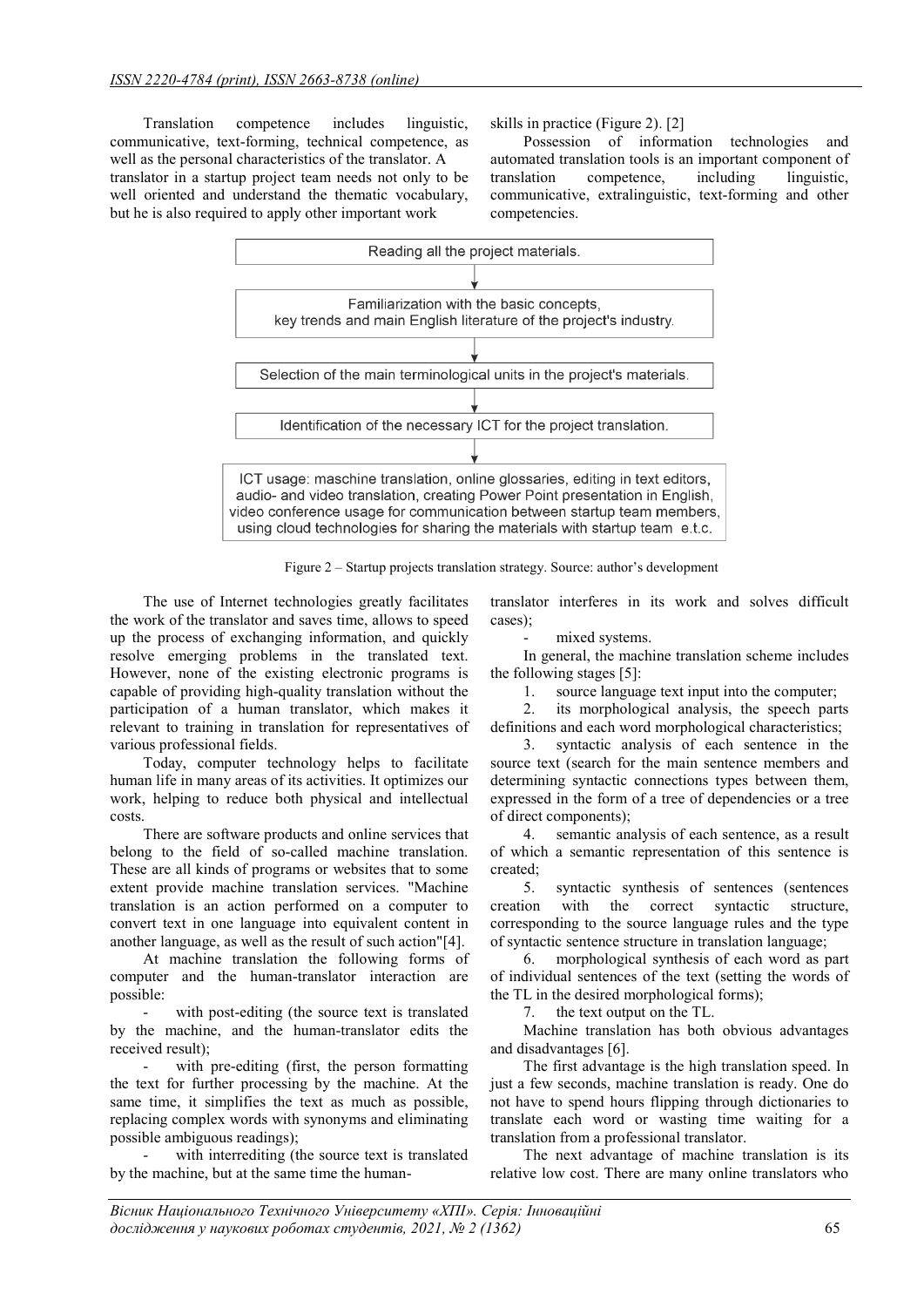provide their services for free. While the professional translator services cost money.

Another machine translation advantage is accessibility. Anyone who has the Internet access or installs an offline machine translator's version can use it at any time from anywhere and receive a translation.

The fourth machine translation advantage is its versatility. Machine translators can usually translate text from almost any language into any other language. While professional translators most often specialize in one or more languages.

The main disadvantage of machine translation is its poor quality. Automatic translation services mostly translate text verbatim, without understanding the information and taking into account the context. They can convey the general essence of the text, however, they make lexical and grammatical errors. In some cases, the meaning of a single sentence or even the entire text may be completely distorted after translation [9].

Machine translation cannot consider context and decide how to deal with uncertain situations. While a professional translator can analyze the context and use his experience.

The word «automatic» is often used instead of the word «machine», which does not distort the meaning. However, the term «automated translation» has a different meaning. It is a programs complex that helps to translate texts, but does not perform the complete translation process instead of a human.

There are following automated translation and human interaction forms:

partially automated translation (for example, a person uses computer dictionaries when translating);

systems with labor division (the computer is programmed to translate phrases only of a rigid structure. Everything that does not correspond to this structure is returned to human for translation).

It is important to draw attention to the following important fact. It is often enough for an ordinary user who is not a professional translator to understand for himself the essence of the translated document, so such a user will not place high demands on the quality of machine translation. On the contrary, professional translators who strive to ensure that the quality of their translated text is high, as a result of cooperation with machine translation, they prefer to obtain a text that would contain as few inaccuracies, semantic, grammatical and stylistic errors as possible, since this would allow translators to reduce effort amount, time and post-edit costs.

According to translation industry experts, if a translation contains a large number of errors, it may take as much time to finalize it as to translate a text from scratch, that is, without the help of appropriate computer programs. In this regard, the professional translators requirements for the quality of machine translation are much higher than those of non-professionals. These figures indicate that some translators are really interested in using automatic translation tools to increase labor productivity and reduce time costs.

Since machine translation requires subsequent editing by the translator, some researchers suggest optimizing this process. A close examination of the corrections made by the translators during editing shows that these are mainly stylistic changes.

And if, indeed, it is assumed that professional translators should translate so that their translation does not contain stylistic errors, then it is unreasonable to expect the same high quality from machine translation results, including machine translation that has undergone "machine" editing. Texts such as user manuals may well contain some literal translation, provided that the information they contain is conveyed in clear, accurate, grammatically correct language.

In the translation business, as in any other business industry, the basis of information technology is the computer technology and software usage. Like any other, the translation business can gain or suffer greatly from the computerization of its technology. The task of each participant in the translation business is to correctly assess the state of affairs in their area and rationally use powerful information technologies (or determine the need for their use). New information technologies in translation presuppose the use of a computer only as a means of implementing the most complex specialized software. A complete inventory of the linguistic process software would be quite difficult. At the present time, new programs are constantly appearing, the already known ones are being updated or radically revised. The main components of modern information technology in the translation business should primarily include:

- information and reference base (electronic dictionaries, reference books, encyclopedias, normative and terminological sources);

- accumulation, archiving, search and restoration tools of fragmented translations ("translation memory" systems);

- formatting and conversion means of text data;

- translation texts localization means;

- means to ensure translation quality control, etc.

On the Internet there are a huge amount of dictionaries, reference and other information, for example, the National Corpus of Texts, encyclopedias, electronic libraries, archives of newspapers, etc. The language is constantly changing, new terms and dictionaries appear, especially printed ones, it is simply not manage to reflect these changes. This applies to both spoken language and professional terms. And if, when translating spoken language, the translator can choose any suitable phrase based on the general context, then unfamiliar terms become a serious problem. Firstly, it is needed to use online dictionaries – maybe the term (word) a translator is looking for will be found there. One should not neglect explanatory dictionaries. Perhaps, after reading the interpretation of this word, the translator will have some ideas on how to convey its meaning in his native language. In addition to the large number of online dictionaries, there are professional forums. Colleagues on the translators' forums will not refuse help and will suggest the best translation option. Visiting professional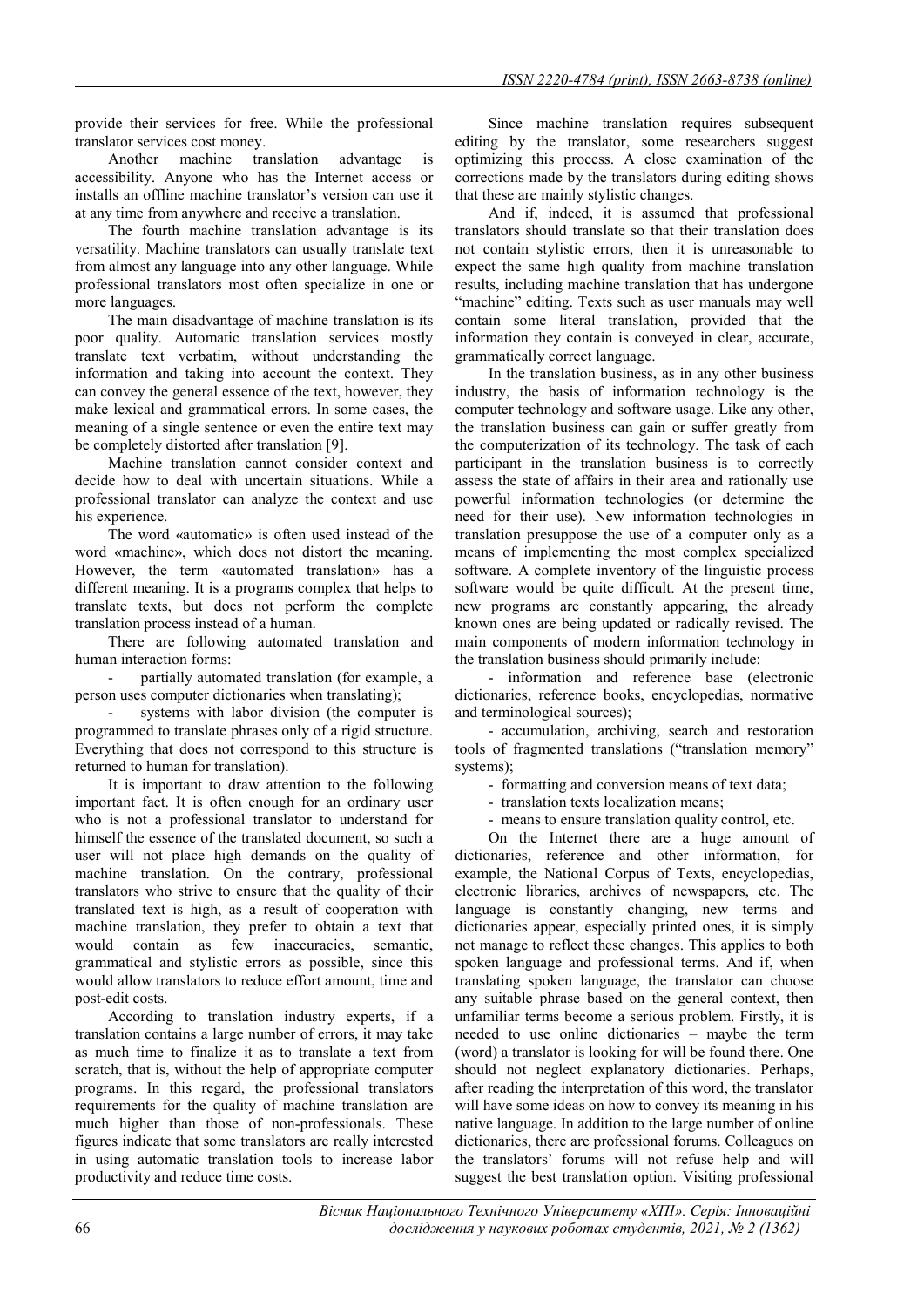forums on a specific topic, be it cellular or venture capital, is another good way to get familiar with the vocabulary, especially if the translator is tackling a topic in which he is not a specialist himself.

When working with special and unfamiliar terminology, a translator should resort to checking the correctness of the translation using search engines. For example, a translator has found a translation in a dictionary, but he is not sure if it is appropriate in this context. There is a need to check himself through a search engine, for example, Google, or any other and see the results. If such a term/expression occurs in a language, the search engine will return many pages with similar phrases. In the same way, a translator can choose the most suitable from several options, comparing them according to the degree of "occurrence" on the Internet [49].

It should be noted that electronic resources are used in practice in a differentiated manner, depending on the translation type, text complexity, and the specific tasks that the translator faces.

Google-Translate or Google-Translator is a Google service designed to automatically translate a piece of text or a web page into another language. Google uses its own software and offers translation from any supported language to any supported language. The quality of translation depends on the subject matter and style of the source text, as well as on its grammatical, syntactic and lexical structure. The best translation quality can be achieved when the English language is the target language and the source language belongs to one of the countries of the European Union.

There are currently 103 languages available in Translator. About 100 trillion documents have been recognized and translated into various languages by Google, which provides a large base for working with source material.

The work of this translator is based on statistical analysis: the system selects the equivalent of the translation based on the frequency of use, and ultimately substitutes the option that has the highest percentage of matches. However, in most cases, the translation is performed using English, which acts as a metalanguage.

Algorithm of online translator:

1) selection of language units from the text (words, phrases, sentences);

2) similar language units search in databases;

3) checking the found unit for full compliance;

4) if the compliance is not complete, then return to the initial point;

5) submission of a finished translation;

6) entering the result in the database.

The developers are constantly working on the quality of translation through neural networks, as it is self-learning algorithms. In addition, translations into other languages are being developed.

It should be remembered that Google-Translate was originally created not to replace live translators, but to help modern participants in intercultural communication and multilingual information exchange to overcome

language barriers caused by ignorance of foreign languages.

Post-editing of machine translation is a new type of translator's activity that has taken a certain place in the modern translation process over the last five years.

There is an opinion that soon the profession of translator will go into the distant past "thanks" to MT. However, despite all the progress and success of MT today, many experts consider its mistakes inevitable: despite the emergence and rapid development of MT systems in recent years, as well as the emergence of neural machine translation, the developers promise as close as possible to "human translation" quality in the near future [7].

Association TAUS (Translation Automation User Society) is the association of players in the translation services market and translation automation provides the following definition of post-editing: "post-editing of machine translation is a process of improving the result of machine translation with minimal effort" [7].. An important component of the cited definition is refinement "with minimal effort", which is key to this activity and can even be called the basic skill of a post-editor.

The TAUS Association also highlights the purpose of post-editing and the task of the post-editor. The goal is to make the text clear to the recipient. The task is to improve the result of the MT with a minimum amount of effort in a minimum amount of time. This is the second important distinguishing feature of post-editing as a special type of activity – post-editing should be done "in the minimum possible amount of time", otherwise the efficiency of machine translation is significantly reduced and the question arises whether it should be used at all [8]. The following requirements are set for candidates:

higher technical and/or linguistic education;

at least one year experience in translation/ texts editing on similar topics;

experience in machine translation editing.

Specialists from the world's leading translation agencies have rather optimistic forecasts. They believe that by 2029 technology will be able to handle translations as well as humans. At the same time, they immediately add that such technical breakthroughs do not cancel the need to learn a foreign language. Even the best translation software cannot 100 percent preserve all the nuances and small details when working with works of art, and some moments cannot be translated at all.

Due to the fact that every dialect in the world is special, reading original literature will always remain preferred [9].

Also, professionals in this field pay attention to the fact that most people are often limited to knowledge of two or three languages. And through the use of the latest technological tools that will stimulate the increase in human mental abilities, it will be much easier to master them.

The creation of fully automated translation systems that meets the requirements of professionals, specialists from a wide range of fields, is difficult for technical, cybernetic, and linguistic reasons.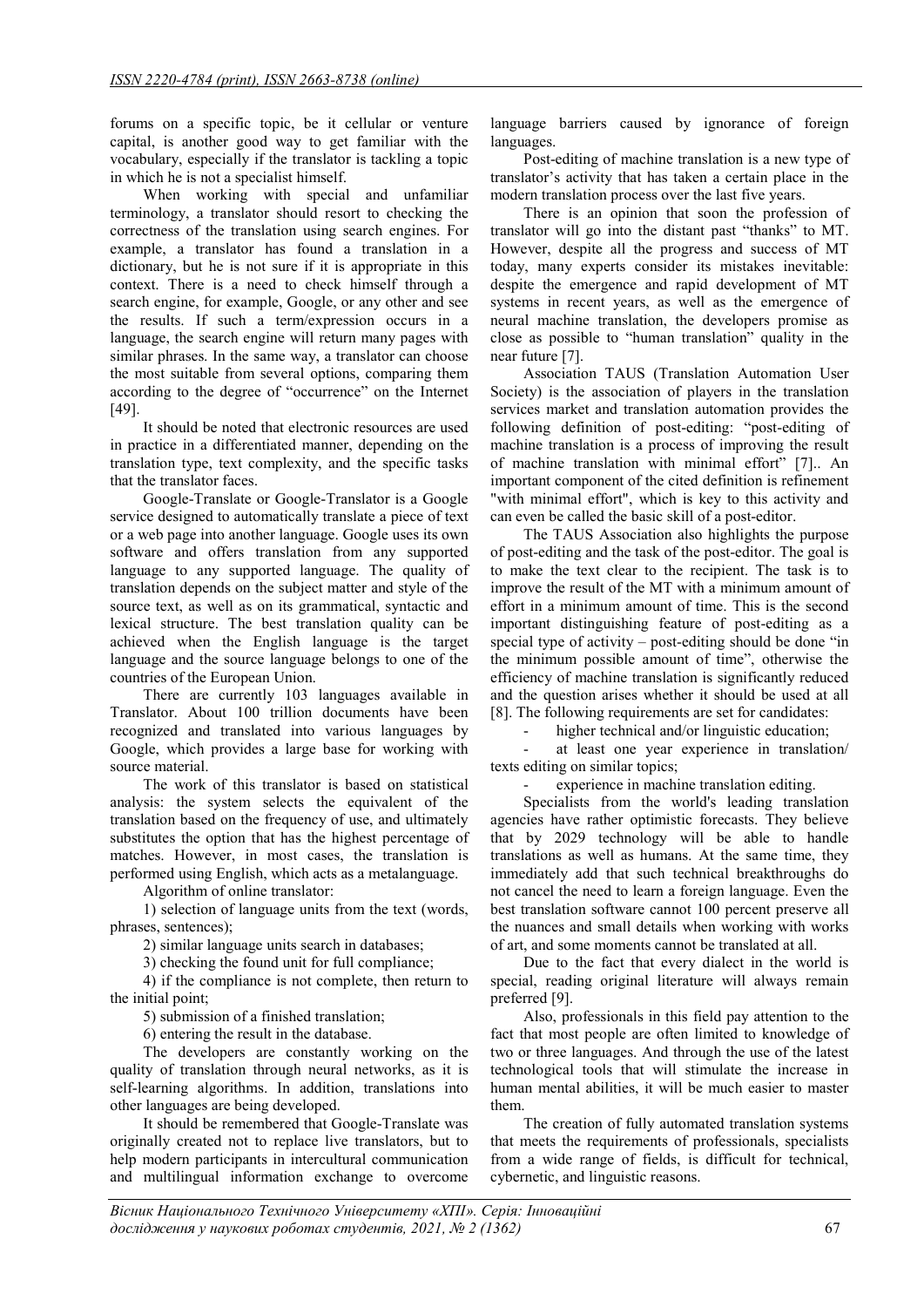Until now, the transfer of the functions of a translator to an automated device was possible only if precise translation rules were drawn up, that is, compilation of dictionaries and grammars for specific translation needs and tasks, therefore, the only translator at a quality level that satisfies the market is still a person.

During the translation work with the startup projects catalog, it was taken a decision to develop a translation strategy. It consisted of specific steps in the work:

1) carefully read the texts of the startup projects one by one;

2) highlight the main directions for our translation: Energetics, IT, Materials and Technologies;

3) acquaintance with projects, their main innovative ideas;

4) highlight special vocabulary, terminology, complex grammatical structures;

5) analysis of existing ICT for translation;

6) choosing the most suitable tool for the best result;

7) translation of the startup projects catalog using ICT (online dictionaries, online translators, other necessary software);

8) creation of presentations of some projects for the final defense of the project. When translating the catalog of final Challenge start-up projects, it was reviewed 98 projects from 7 directions: ecology, IT, energetics, agriculture, medicine, materials and technologies, another direction[10].

A startup is always about new and innovative things. It is about the desire to solve a certain problem of society or to simplify some aspect of life. The text of the project, presentation and all types of documentation will always contain industry terminology. In some cases, the terms will be created by the startup team members themselves [11–17].

During startup projects translation, in our opinion, the main difficulties include:

translation of complex terminological groups;

logical connections explication hidden behind the ornate syntactic sentence structure;

verbosity or tautology elimination present in the original text;

mental editing of grammatical errors during the oral translation that can make it difficult to understand the original text.

Does a startup need a translator? An average knowledge of English may be enough to communicate with international partners, but this will not be enough, for example, to bring the project to world markets.

Every month there are a lot of startups competitions in the world, which will help the project not only to get a cash prize, but also to find mentors, to get into a business incubator. However, most standing competitions require to fill out an application in English. In this case, the startup team must not only provide general information about the project, but also tell about the financial part, business models, market prospects and the team.

Filling out an application in English is only a small part of the iceberg, but you need to approach it responsibly. It is important not just to tell about the project, the main goal is to interest the right people, and this is often a difficult task even in the native language. Even if the startup team members are confident in their English knowledge, it will be useful to entrust professionals with at least editing.

In case the team has prepared its pitch and there is no doubt that in Ukrainian they can convince anyone to invest the right amount in the project. However, does it sound convincing in English as well? It is not enough to have an idea that will shoot. It is important to be able to convey it in a form that may be of interest to potential investors and mentors. Only a native speaker, who, in addition to his native English, is fluent in Ukrainian, will be able to make the pitch emotional and interesting.

The success of a startup is ensured if it solves global problems and can be scaled not within the country, but around the world. In order to find out about the project, the team needs to translate presentations, promotional materials and the site into English.

It is also important to entrust localization to professionals, because poor translation is not only a waste of money and damage to the project image, but also a waste of time, which among startups has a great value.

Teams of startups that develop innovative products sooner or later face the need to patent the technology for protection. The purpose of patenting is to secure exclusive rights to manufacture and sell products containing inventions in a certain geographical area.

Different patent offices have different requirements for the language in which an application should be filed. Today, a very popular system of patenting inventions, provided by the Patent Cooperation Treaty (PCT), in which the application can be filed in one of the established 8 languages, including English. However, some of the procedures in the application process will require the submission of documentation in Russian or French.

The European Patent Office shall apply only in English, French or German. When translating such documentation, accuracy in the description of the invention is important, as any distortion of information here can have serious consequences[18].

A full-fledged translation can only be performed by a qualified specialist in the field of science or technology with translation competence, with which the source text is thematically related. This means that, orienting himself in his narrow professional sphere and owning the terminology, such a specialist need to:

- have knowledge of-grammar and vocabulary of two languages;

know sufficiently the culture of both peoples;

take into account the extralinguistic aspects of the translated text;

solve complex problems of transferring not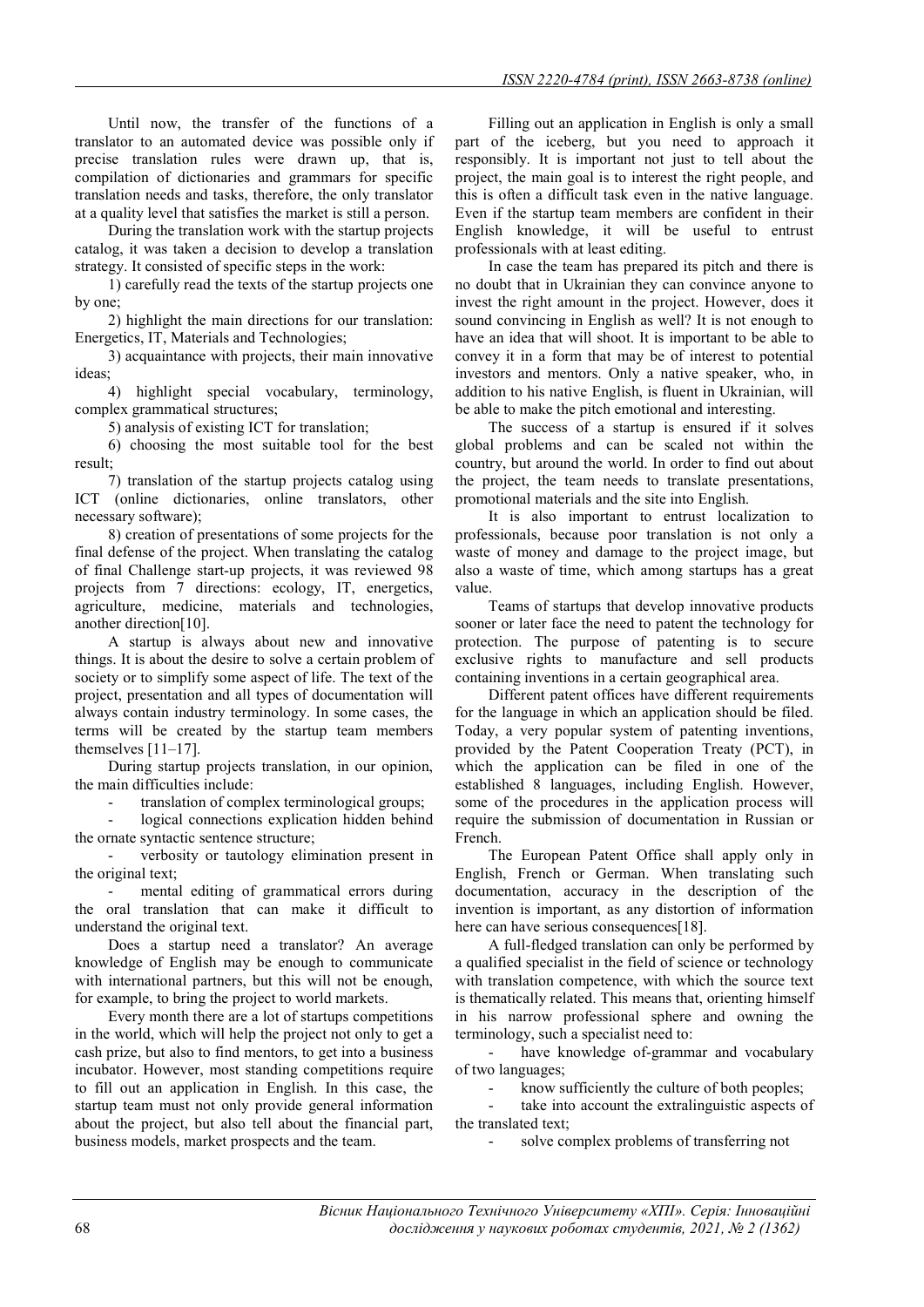only information, but also imagery, understatement, many different linguistic signs shades of the original, which makes it possible to consider translation competence as a complex concept.

A competent translator, unlike a machine-translator, is guided by a large number of criteria when choosing a foreign language equivalent. These include not only the meaning of each word and the meaning of the grammatical constructions used, but also the concept of the value, novelty of the information offered, the possibility of compressing information, using standard formulas, clichés. A professional translator can, depending on the audience of listeners or readers to whom the translation is intended, make corrections, clarifications, substitutions in the translation text, and also maintains a style of presentation defined for a particular genre, builds equivalents of terms that are not in dictionaries [19].

After the first acquaintance with the startup projects catalog, it was decided to develop a translation strategy. It consisted of specific steps in our work:

Step 1. We carefully read the texts of the startup projects one by one. Highlighted the main directions for our translation: Energetics, IT, Materials and Technologies.

Step 2. Detailed acquaintance with projects, their main innovative ideas.

Step 3. Highlighting special vocabulary, terminology, complex grammatical structures. Translation of several projects without the ICT use.

Step 4. Analysis of existing ICT for translation. Choosing the most suitable tool for the best result.

Step 5. Translation of the startup projects catalog using ICT (online dictionaries, online translators, other

# Список літератури

- 1. Бухкало С.І. Деякі концепції сталого розвитку України Інформаційні технології: наука, техніка, технологія, освіта, здоров'я: тези доповідей ХXVІІІ міжнародної науково-практичної конференції MicroCAD-2020, 28-30 жовтня 2020 р.: Ч. IІ./за ред. проф. Сокола Є.І. – Харків: НТУ «ХПІ», с. 172.
- 2. Бухкало С.І. Основні властивості плівкового полімерного покриття геліоколекторів. Інформаційні технології: наука, техніка, технологія, освіта, здоров'я: тези доповідей ХXVІІІ міжнародної науковопрактичної конференції MicroCAD-2020, 28-30 жовтня 2020 р.: Ч. IІ./за ред. проф. Сокола Є.І. – Харків: НТУ «ХПІ», с. 173.
- 3. Бухкало С.І. Синергетичні моделі утилізаціїмодифікації полімерної частки ТПВ. Вісник НТУ «ХПІ». – Х.: НТУ «ХПІ», 2017. – № 41 (1263), С. 17–27.
- 4. Bukhkalo S.I J.J. Klemeš, L.L. Tovazhnyanskyy, O.P. Arsenyeva, P.O. Kapustenko, O.Yu. Perevertaylenko. Ecofriendly synergetic processes of municipal solid waste<br>polymer utilization. CHEMICAL ENGINEERING utilization. CHEMICAL ENGINEERING TRANSACTIONS. VOL. 70, 2018, pp. 2047–2052
- 5. Говоров П.П., Бухкало С.І., Кіндінова А.К., Говорова К.В. Загальні закономірності системи бактерицидних установок знезараження води. Інформаційні технології: наука, техніка, технологія, освіта, здоров'я: тези доповідей ХXVІІІ міжнародної науково-практичної конференції MicroCAD-2020, 28-30 жовтня 2020 р.: Ч.

necessary software). Creation of presentations of some projects for the final defense of the project [20, 21].

## Conclusions and ideas for further investigation.

Translation competence includes linguistic, communicative, text-forming, technical competence, as well as the personal characteristics of the translator. The present article is an outline of the most significant studies in the field of startup strategy machine translation problems. Classification and analysis of difficulties arising in the process of translation are presented, their basic reasons are explained. Ways of solving the problems of machine translatioin strategy are suggested A translator in a startup project team needs not only to be well oriented and understand the thematic vocabulary, but he is also required to apply other important work skills in practice

During our translation work with the startup projects catalog, a translation strategy was developed. The research purpose was to identify the ICT usage peculiariities during translating the startup projects and review the strategy aspects.

The practical results of the study are considered, including an analysis of the main features of the startup projects texts translation from Ukrainian into English and the ICT usage in startup projects translation.

As the study result, its main purposes were achieved, all tasks were solved, a strategy for startup projects translation and the ICT usage in this process was proposed.

Further research may focus on a detailed study of startup projects translation and other ICT translation tools.

IІ./за ред. проф. Сокола Є.І. – Х: НТУ «ХПІ», с. 181.

- 6. Калініченко Д.В., Бухкало С.І., Мірошниченко Н.М. та ін. Описовий алгоритм процесів кристалізації цукру. Інформаційні технології: наука, техніка, технологія, освіта, здоров'я: тези доповідей ХXVІІІ міжнародної науково-практичної конференції MicroCAD-2020, 28-30 жовтня 2020 р.: Ч. IІ./за ред. проф. Сокола Є.І. – Харків: НТУ «ХПІ», с. 207.
- 7. Мальцева А.О., Бухкало С.І., Іглін С.П., та ін. Загальні умови процесів кристалізації цукру. Інформаційні технології: наука, техніка, технологія, освіта, здоров'я: тези доповідей ХXVІІІ міжнародної науковопрактичної конференції MicroCAD-2020, 28-30 жовтня 2020 р. Ч. IІ./за ред. Сокола Є.І. – Х: НТУ «ХПІ», с. 233.
- 8. Ольховська В.О., Кравченко О.С., Бухкало С.І. Складові алгоритму пошуку раціональних закономірностей роботи обладнання. Інформаційні технології: наука, техніка, технологія, освіта, здоров'я:<br>тези доповідей XXVIII міжнародної науковотези доповідей XXVIII міжнародної практичної конференції MicroCAD-2020, 28-30 жовтня 2020 р. Ч. IІ./за ред. Сокола Є.І. – Х: НТУ «ХПІ», с. 249.
- 9. Агейчева А.О., Агейчева О.О. Можливі причини зниження фільтраційних характеристик привибійної зони пласта. Інформаційні технології: наука, техніка, технологія, освіта, здоров'я: тези доповідей ХXVІІІ міжнародної науково-практичної конференції MicroCAD-2020, 28-30 жовтня 2020 р.: Ч. IІ./за ред. проф. Сокола Є.І. – Харків: НТУ «ХПІ», с. 150.
- 10. Kapustenko P., Klemeš J.J., Arsenyeva O., Fedorenko O., Kusakov S., Bukhkalo S. The Utilisation of Waste Heat from Exhaust Gases after Drying Process in Plate Heat

Вісник Національного Технічного Університету «ХПІ». Серія: Інноваційні дослідження у наукових роботах студентів, 2021, № 2 (1362) 69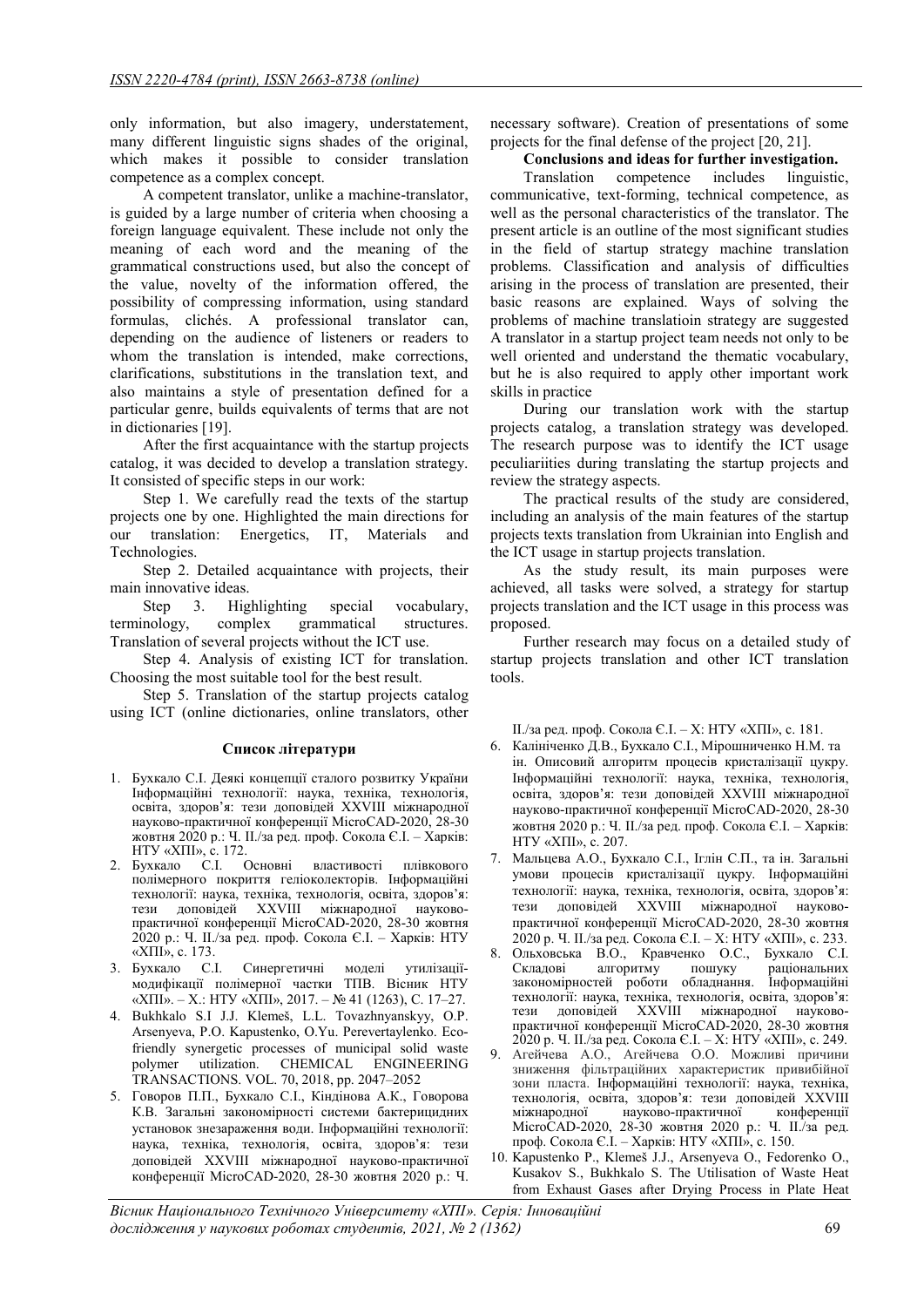Exchanger. Chemical Engineering Transactions, 81, 589- 594. DOI:10.3303/CET2081099

- 11. Бухкало С.І., Агейчева А. О., Агейчева О. О., Бабаш Л. В., Пшичкіна Н. Г. Методичні аспекти реформування дистанційного навчання в системі вищої освіти. Вісник НТУ «ХПІ». – Х.: НТУ «ХПІ», 2020. – № 5(1359). – С. 3–10. DOI: 10.20998/2220-4784.2020.05.01
- 12. DePalma D. Business without Borders. A Strategic Guide to Global Marketing / A. Donald DePalma. New York : John Wiley & Sons, Inc., 2002. 267 p.
- 13. Esselink B. A Practical Guide to Localization / Bert Esselink. Amsterdam/Philadelphia: John Benjamins Publishing Company, 2000. 488 p.
- 14. Esselink B. A Practical Guide to Software Localization / Bert Esselink. Amsterdam/Philadelphia: John Benjamins Publishing Company, 1998. 309 p.
- 15. Hutchins J. y H. Somers: An Introduction to Machine Translation. London : Academic Press, 1992.
- 16. Lagoudaki E. The Value of Machine Translation for the Pro-fessional Translator. AMTA-2008. MT at work: Proceedings of the Eighth Conference of the Association for Machine Translation in the Americas, Waikiki, Hawaii, 21–25 October, p. 262–269.
- 17. Martin Kay. The Proper Place of Men and Machines in Language Translation. Machine Translation 12: 3–23, 1997. 9. Proceedings of the Eighth Conference of the Association for Machine Translation in the Americas, Waikiki.
- 18. S. Bukhkalo. The system and models of complex treatment of industrial effluents. Інформаційні технології: наука, техніка, технологія, освіта, здоров'я: тези доповідей ХXVІІІ міжнародної науково-практичної конференції MicroCAD-2020, 28-30 жовтня 2020 р.: у 5 ч. Ч. IІ./за ред. проф. Сокола Є.І. – Харків: НТУ «ХПІ», с. 170.
- 19. Yunker J. Beyond Borders. Web Globalization Strategies / John Yunker. Boston ; Indianapolis; London; New York; San Francisco : New Riders, 2003. 552 p.
- 20. Zetzsche J. Machine Translation Revisited. Translation Journal. Volume 11, No. 1, January, 2007.
- 21. Бухкало С.І., Іглін С.П., Ольховська О.І., Ольховська В.О. та ін. Приклад постановки задачі експерименту Інформаційні технології: наука, техніка, технологія, освіта, здоров'я: тези доповідей ХXVІІІ міжнародної науково-практичної конференції MicroCAD-2020, 28-30 жовтня 2020 р.: у 5 ч. Ч. IІ./за ред. проф. Сокола Є.І. – Харків: НТУ «ХПІ», с. 171.

#### Bibliography (transliterated)

- 1. Bukhkalo S.I. Deyaki koncepciyi stalogo rozvy`tku ukrayiny` Informacijni texnologiyi: nauka, texnika, texnologiya, osvita, zdorov'ya: tezy` dopovidej XXVIII naukovo-prakty`chnoyi MicroCAD-2020, 28-30 zhovtnya 2020 r.: Ch. II./za red.
- prof. Sokola Ye.I. Xarkiv: NTU KhPI», p. 172. 2. Bukhkalo S.I. Osnovni vlasty`vosti plivkovogo polimernogo pokry`ttya geliokolektoriv. texnologiyi: nauka, texnika, texnologiya, osvita, zdorov'ya: tezy` dopovidej XXVIII mizhnarodnoyi naukovoprakty`chnoyi konferenciyi MicroCAD-2020, 28-30 zhovtnya 2020 r.: Ch. II./za red. prof. Sokola Ye.I. – Kharkiv: NTU «KhPI», p. 173.
- 3. Bukhkalo S.I. Synergetic processes of utilizationmodification for polymer part of municipal solid waste. Bulletin of NTU KhPI, Kharkiv, 2017, 41 (1263), 17 – 27.
- 4. Bukhkalo S.I J.J. Klemeš, L.L. Tovazhnyanskyy, O.P. Arsenyeva, P.O. Kapustenko, O.Yu. Perevertaylenko. Ecofriendly synergetic processes of municipal solid waste polymer utilization. CHEMICAL ENGINEERING

TRANSACTIONS. VOL. 70, 2018, pp. 2047–2052.

- 5. Govorov P.P., Bukhkalo S.I., Kindinova A.K., Govorova K.V. Zagal`ni zakonomirnosti sy`stemy` baktery`cy`dny`x ustanovok znezarazhennya vody`. Informacijni texnologiyi: nauka, texnika, texnologiya, osvita, zdorov'ya: tezy` dopovidej XXVIII mizhnarodnoyi naukovo-prakty`chnoyi konferenciyi MicroCAD-2020, 28-30 zhovtnya 2020 r.: Ch. II./za red. prof. Sokola Ye.I. – Kh.: NTU «KhPI», p. 181.
- 6. Kalinichenko D.V., Bukhkalo S.I., Miroshny`chenko N.M. ta in. Opy`sovy`j algory`tm procesiv kry`stalizaciyi czukru. Informacijni texnologiyi: nauka, texnika, texnologiya, osvita, zdorov'ya: tezy` dopovidej XXVIII mizhnarodnoyi naukovo-prakty`chnoyi konferenciyi MicroCAD-2020, 28-30 zhovtnya 2020 r.: Ch. II./za red. prof. Sokola Ye.I. – Kharkiv: NTU «KhPI», p. 207.
- 7. Mal`ceva A.O., Bukhkalo S.I., Iglin S.P., ta in. Zagal`ni umovy` procesiv kry`stalizaciyi czukru. Informacijni texnologiyi: nauka, texnika, texnologiya, osvita, zdorov'ya: tezy` dopovidej XXVIII mizhnarodnoyi naukovoprakty`chnoyi konferenciyi MicroCAD-2020, 28-30 zhovtnya 2020 r.: Ch. II./za red. prof. Sokola Ye.I. – Xarkiv: NTU «KhPI», p. 233.
- 8. Ol'xovs'ka V.O., Kravchenko O.S., Bukhkalo S.I.<br>Skladovi algory'tmu poshuku racional'ny'x poshuku racional`ny`x<br>obladnannya Informaciini zakonomirnostej roboty` texnologiyi: nauka, texnika, texnologiya, osvita, zdorov'ya: tezy` dopovidej XXVIII mizhnarodnoyi naukovoprakty`chnovi konferencivi zhovtnya 2020 r.: Ch. II./za red. prof. Sokola Ye.I. – Kharkiv: NTU «KhPI», p. 249.
- 9. Agejcheva A.O., Agejcheva O.O. Mozhly`vi pry`chy`ny` zny`zhennya fil`tracijny`x xaraktery`sty`k pry`vy`bijnoyi zony` plasta. Informacijni texnologiyi: nauka, texnika, texnologiya, osvita, zdorov'ya: tezy` dopovidej XXVIII naukovo-prakty`chnovi konferenciyi MicroCAD-2020, 28-30 zhovtnya 2020 r.: Ch. II./za red. prof. Sokola Ye.I. – Xarkiv: NTU «KhPI», p. 150.
- 10. Kapustenko P., Klemeš J.J., Arsenyeva O., Fedorenko O., Kusakov S., Bukhkalo S. The Utilisation of Waste Heat from Exhaust Gases after Drying Process in Plate Heat Exchanger. Chemical Engineering Transactions, 81, 589- 594. DOI:10.3303/CET2081099
- 11. Bukhkalo S.I., Agejcheva A. O., Agejcheva O. O., Babash L. V., Pshy`chkina N. G. Metody`chni aspekty` reformuvannya dy`stancijnogo navchannya v sy`stemi vy`shhoyi osvity`. Visny`k NTU «KhPI». – Kh.: NTU «KhPI», 2020. – No. 5(1359). – 10.20998/2220-4784.2020.05.01
- 12. DePalma D. Business without Borders. A Strategic Guide to Global Marketing / A. Donald DePalma. New York : John Wiley & Sons, Inc., 2002. 267 p.
- 13. Esselink B. A Practical Guide to Localization / Bert Esselink. Amsterdam/Philadelphia: John Benjamins Publishing Company, 2000. 488 p.
- 14. Esselink B. A Practical Guide to Software Localization / Bert Esselink. Amsterdam/Philadelphia: John Benjamins Publishing Company, 1998. 309 p.
- 15. Hutchins J. y H. Somers: An Introduction to Machine Translation. London : Academic Press, 1992.
- 16. Lagoudaki E. The Value of Machine Translation for the Pro-fessional Translator. AMTA-2008. MT at work: Proceedings of the Eighth Conference of the Association for Machine Translation in the Americas, Waikiki, Hawaii, 21–25 October, p. 262–269.
- 17. Martin Kay. The Proper Place of Men and Machines in Language Translation. Machine Translation 12: 3–23, 1997. Proceedings of the Eighth Conference of the Association for Machine Translation in the Americas, Waikiki.
- 18. S. Bukhkalo. The system and models of complex treatment of industrial effluents. Інформаційні технології: наука, техніка, технологія, освіта, здоров'я: тези доповідей ХXVІІІ міжнародної науково-практичної

 Вісник Національного Технічного Університету «ХПІ». Серія: Інноваційні 70 дослідження у наукових роботах студентів, 2021, № 2 (1362)